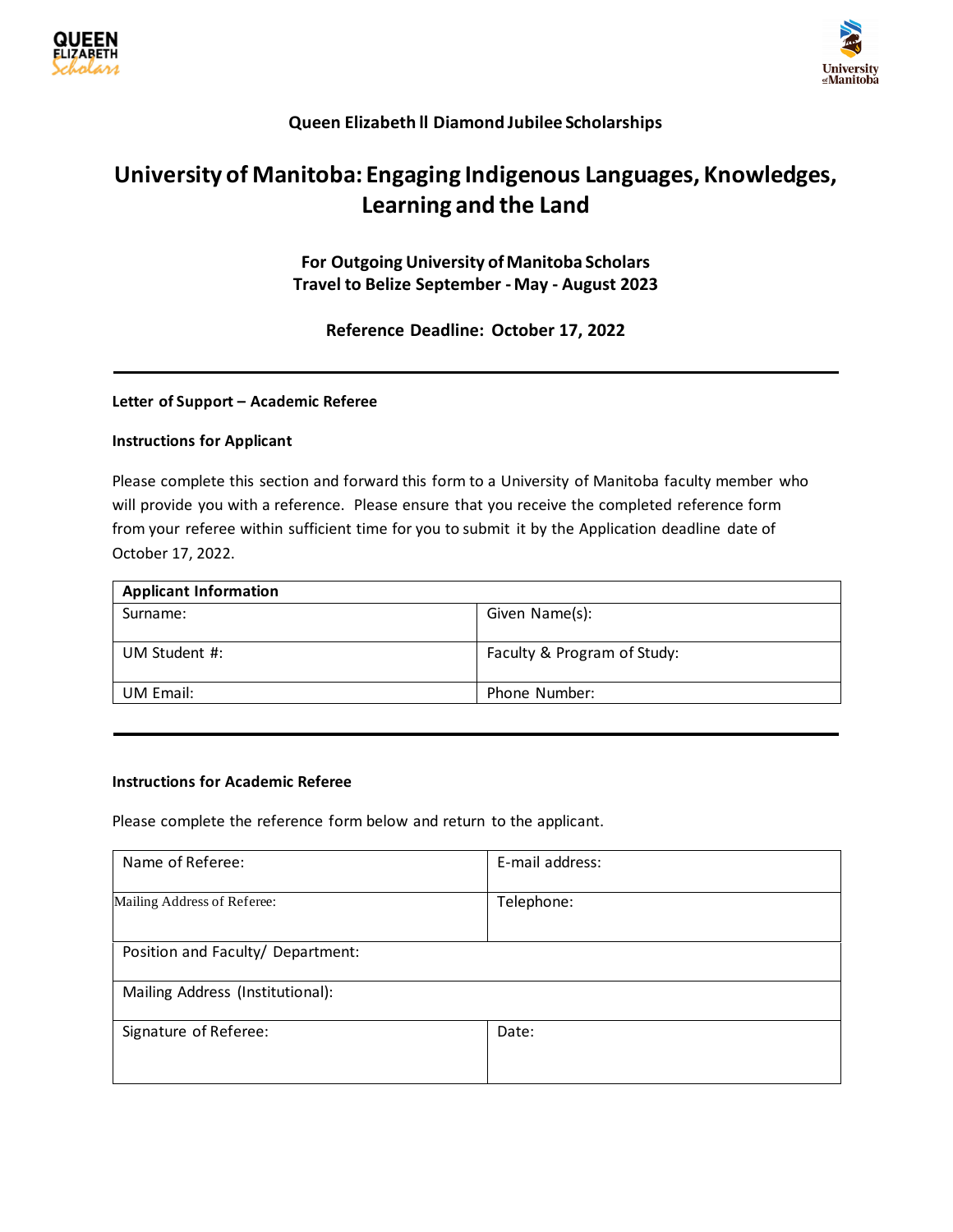



1. Please tell us what makes the applicant well-suited to completing a 3-month internship with Indigenous communities and organizations in Belize.